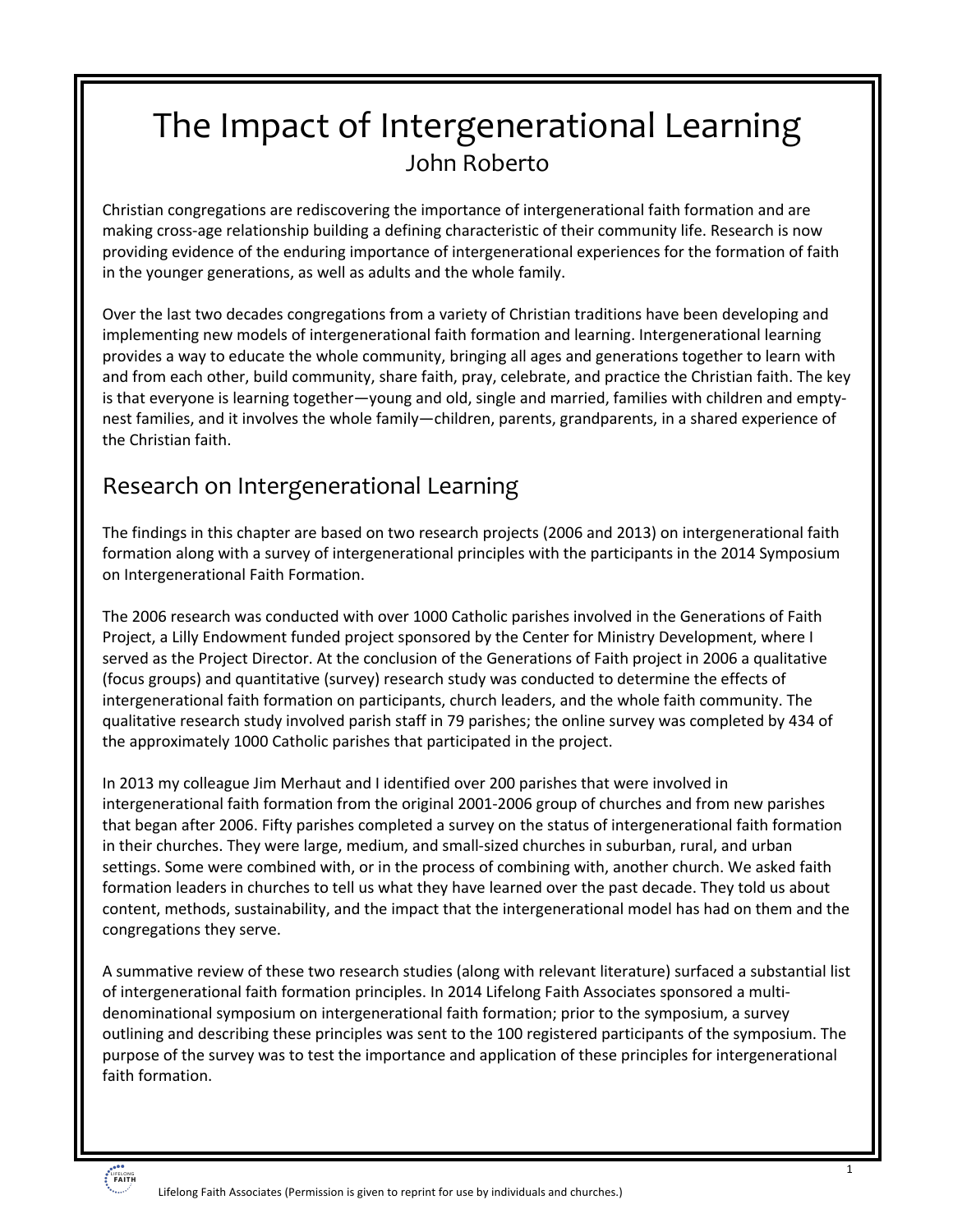Drawing on these three research studies, this chapter proposes seventeen principles for the effective design, implementation, and facilitation of intergenerational learning. These principles can serve as guides for developing, enhancing and expanding, and evaluating intergenerational learning in a congregation.

### An Intergenerational Faith Formation Learning Model

The Generations of Faith intergenerational model is based on the work of James White in his book *Intergenerational Religious Education* (Birmingham: Religious Education Press, 1988). White identified four patterns of relationships that shape the four components of an intergenerational religious education learning experience: 1) in-common experiences, 2) parallel learning, 3) contributive occasions, and 4) interactive sharing. The model created by the Generations of Faith Project expanded upon White's four components in the following way:

Welcome, Community Building and Opening Prayer

- 1. An **All-Ages Learning Experience** for the whole assembly that introduces the theme or topic for the program.
- 2. **In-Depth Learning Experiences** that probe the theme or topic, organized for all ages (intergenerational) or for specific age-groups (families with children or children-only, adolescents, young adults, and adults), and conducted in one of three formats:
	- *Whole Group Format*: learning in small groups with the whole group assembled in one room (age-specific or all ages small groups)
	- *Age Group Format*: learning in separate, parallel groups organized by ages
	- *Learning Activity Center Format*: learning at self-directed or facilitated activity centers (agespecific and/or all ages learning centers)
- 3. An **All-Ages Contributive Learning Experience** in which each generation teaches the other generations.
- 4. **Interactive Sharing** in which people reflect upon the learning experience, share their insights with each other, prepare for living their faith at home and in daily life. Closing Prayer

Through the Generations of Faith Project we learned that churches can implement intergenerational learning in two ways: 1) as their core faith formation program for all ages, supplemented by age-specific and affinity group faith formation models, or 2) as one element in a lifelong approach with age-specific and affinity group learning, such as whole-community Bible studies, adding an all-ages activity after Sunday worship, integrating an intergenerational component into vacation Bible school, preparing for a sacramental or milestone celebration, learning about an upcoming church year feast or season, or churchwide events such as Stewardship Sunday.

Churches that churches make intergenerational learning their core faith formation experience for all ages conduct monthly, bi-weekly, or weekly intergenerational programs, and then offer a variety of age-group or affinity-group programs throughout the month or year to address specific age-appropriate needs. These churches replace or modify their age group programming to place the emphasis on all ages learning together. They develop a multi-year curriculum for the whole community built around themes from the Bible, the cycle of Sunday lectionary readings, church year feasts and seasons, Christian practices, service and social justice, prayer and spiritual disciplines, core Christian beliefs, and moral teachings.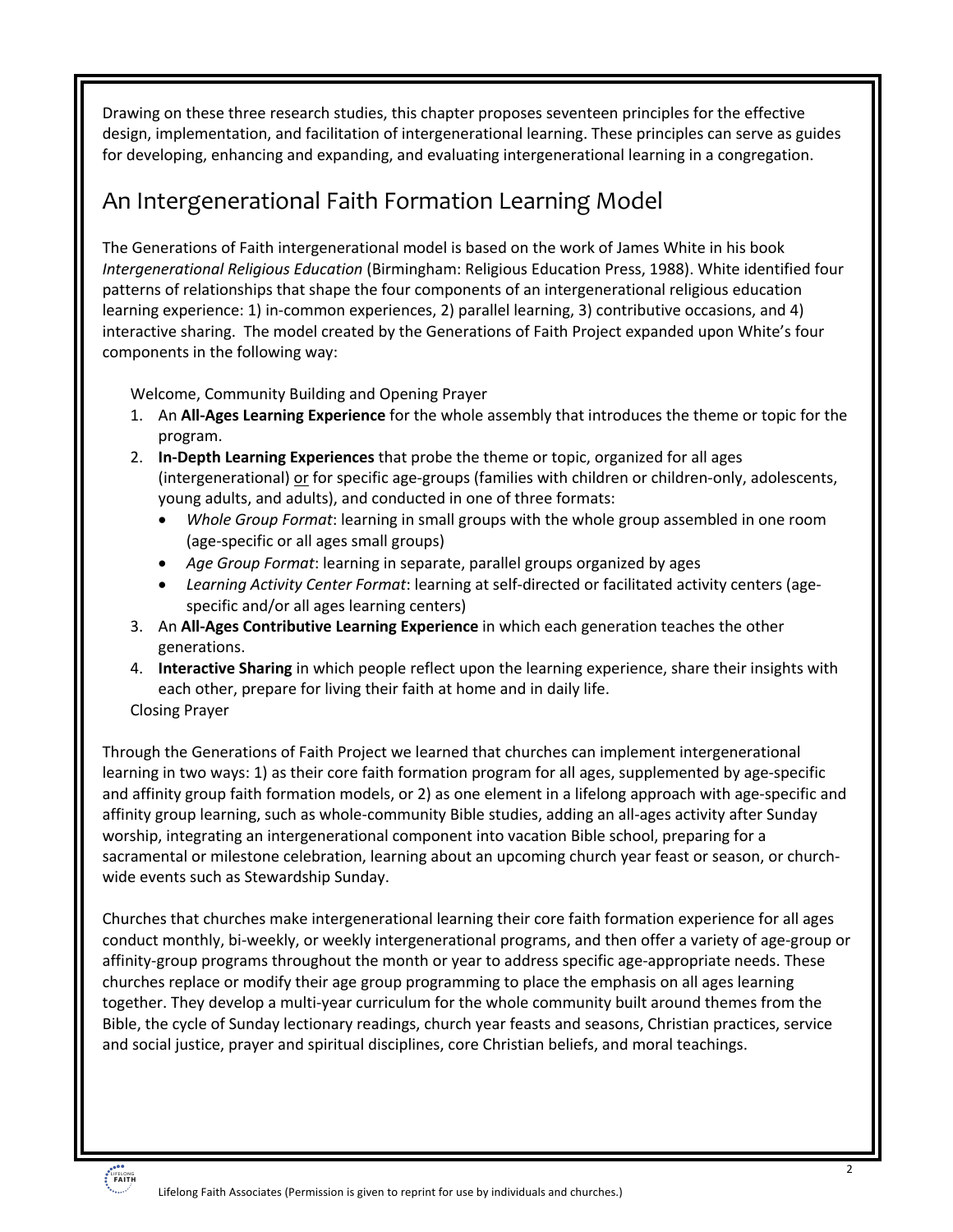## Research Findings

We discovered seventeen principles that guide the design, implementation, facilitation, and leadership of intergenerational learning in a congregation. These principles can serve as guides for developing, enhancing and expanding, and evaluating intergenerational learning in a congregation. The principles are organized into four categories: 1) promoting Christian identity, 2) building relationships and community, 3) fostering learning and growth, and 4) collaborating and equipping leadership.

#### Promoting Christian Identity

**Principle 1.** Through intergenerational faith formation Christian commitment is formed and strengthened as persons develop relationships and actively participate in intergenerational faith communities that teach, model, and live out the community's beliefs.

**Principle 2.** Through intergenerational faith formation people learn the ways of the faith community and how to live as a Christian today as they participate authentically and relationally with more experienced members of the community.

**Principle 3.** Through intergenerational faith formation people identify with their faith community and participate more fully with all ages and generations in the life and ministries of the faith community. We know from the research findings that participation in intergenerational learning leads to greater involvement of participants in church life, including Sunday worship, sacraments, service projects, and the ministries of the church; also, participation in these all-age learning activities leads to a deeper understanding of the core events and practices of the Christian faith.

One of the ways that churches promote Christian identity and church participation is by focusing the primary content of the learning on the central events of the Christian faith, for example:

- *The feasts and seasons of the church year* provide a natural rhythm and calendar to the curriculum: Advent and Christmas, Lent and Holy Week, Easter Season, Pentecost, and more.
- The *Revised Common* and *Catholic Lectionaries* provide a rich curriculum for the whole community with its three-year cycle of Scripture readings. The *Narrative Lectionary* provides a four-year cycle following the sweep of the biblical story, from Creation through the early Christian church.
- *Ritual, milestone, and sacramental celebrations* provide events rich in theological meaning that celebrate the faith journey throughout life: baptism, confirmation, first Bible, first communion, graduation, marriage, funerals, and more.
- *Acts of service and justice*—locally and globally—provide a focus on mission to the world and put in action biblical and church teachings on service, justice, care for the earth.

When the central events of the Christian faith are the focus of intergenerational faith formation, churches have the opportunity to *prepare* people through intergenerational learning with the appropriate knowledge and practices for participation, to *immerse* them in the events and experiences of church life, and to guide their *reflection* upon the meaning of the event and how to live/practice that learning in daily life. For example:

• People learn about worship and how to worship in intergenerational settings; experience Sunday worship with the faith community and practice worshipping; and live the Sunday worship experience at home and in their daily lives (with activities and resources delivered online).

Lifelong Faith Associates (Permission is given to reprint for use by individuals and churches.)

LIFELONG<br>**FAITH**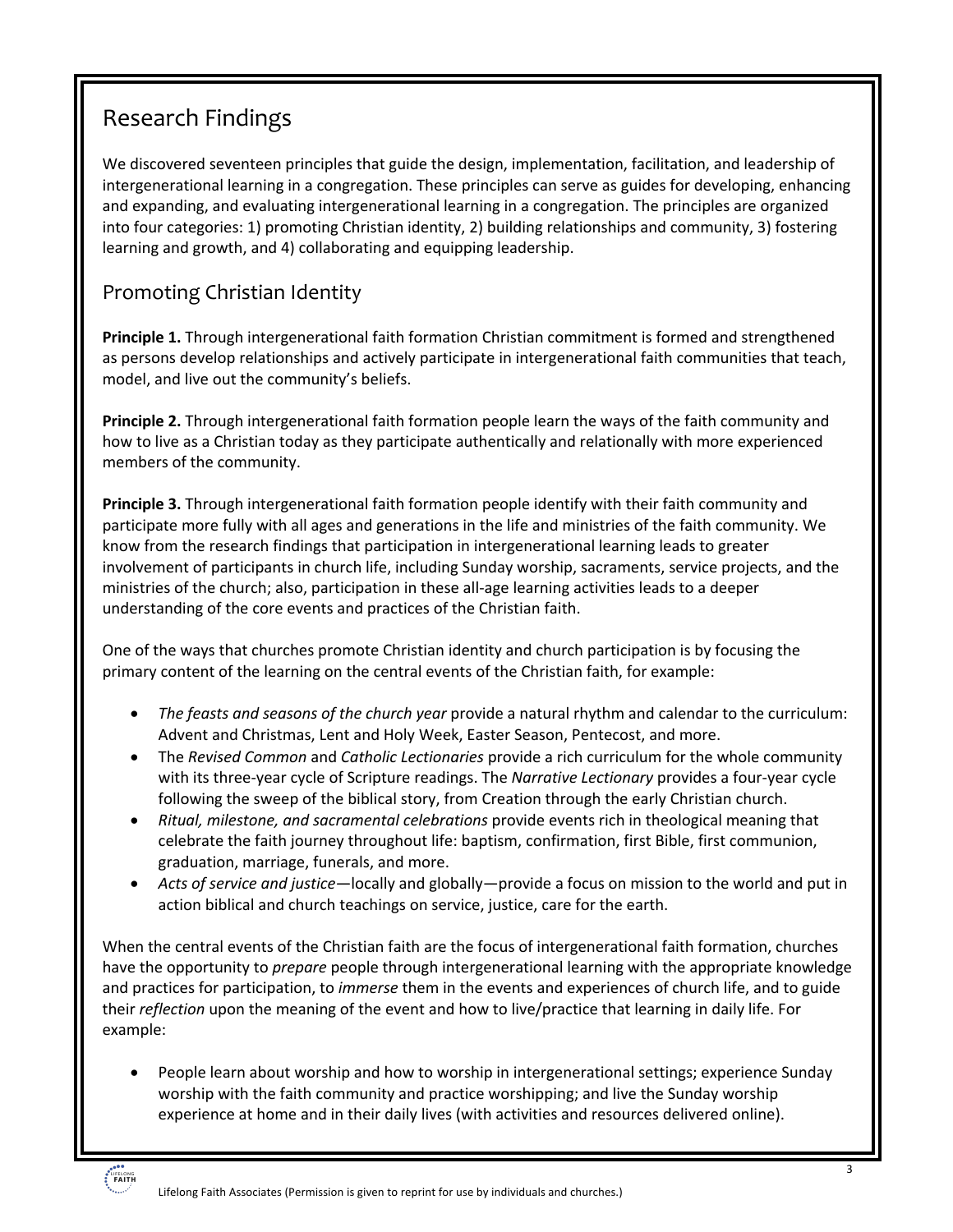- People learn about the Bible and how to read it, interpret it, and apply it to their lives; experience the Bible at Sunday worship and at home; and develop their own practice of Bible study and reading (with activities and resources delivered online).
- People learn about Jesus and the Christian tradition and what it means for life today; experience the teachings of Jesus and the Christian tradition through participation in the events of church life, and continue to learn and live the Christian faith in daily life today (with activities and resources delivered online).
- People learn about prayer and spirituality and how to develop their spiritual lives through prayer and spiritual disciplines, experience the prayer life of the faith community, and develop their own practice of prayer and the spiritual disciplines (with activities and resources delivered online).
- People learn about the justice issues of our day and the biblical and church teachings on justice, service, and care for creation in intergenerational settings; experience acts of justice and service with the faith community—locally and globally; and engage in the practices of serving those in need, caring for creation, and working for justice—as individuals, with their peers, with their families, and with their church and other groups and organizations (with activities and resources delivered online).

#### Building Relationships and Community

**Principle 4.** Intergenerational faith formation strengthens and creates new relationships among people of all ages, enhances their sense of belonging in the faith community, and increases participation in church life.

**Principle 5.** Intergenerational faith formation promotes a community where generational differences can be transcended rather than reinforced, and where generational understanding and positive intergenerational relationships can be experienced.

**Principle 6.** Intergenerational faith formation affirms each person's value in the total community (regardless of age), and promotes understanding of shared values and respect for individuals in all stages and ages of life.

**Principle 7**. Intergenerational faith formation fosters a climate that includes valuing, nurturing, and employing the gifts of every person from young to old.

**Principle 8.** Intergenerational faith formation creates a welcoming and safe environment—of warmth, trust, emotional safety, acceptance, and care—conducive to promoting faith sharing, group participation, mutual support, and care for one another in the congregation and in the community.

We know from the research findings that one of the most significant features of intergenerational faith formation is the way it builds community among people, and relationships across ages and generations. Central to building relationships and community is creating an atmosphere of hospitality and welcoming at intergenerational learning sessions where everyone feels a sense of belonging, acceptance, and respect. *This welcoming spirit is as important as the content being taught.* 

The intergenerational learning model creates the environment and experiences where people of all ages learn from each other and grow in faith together. Adults gain meaningful insights from their interaction with children and youth; and children and youth experience meaningful support from non-parental adults.

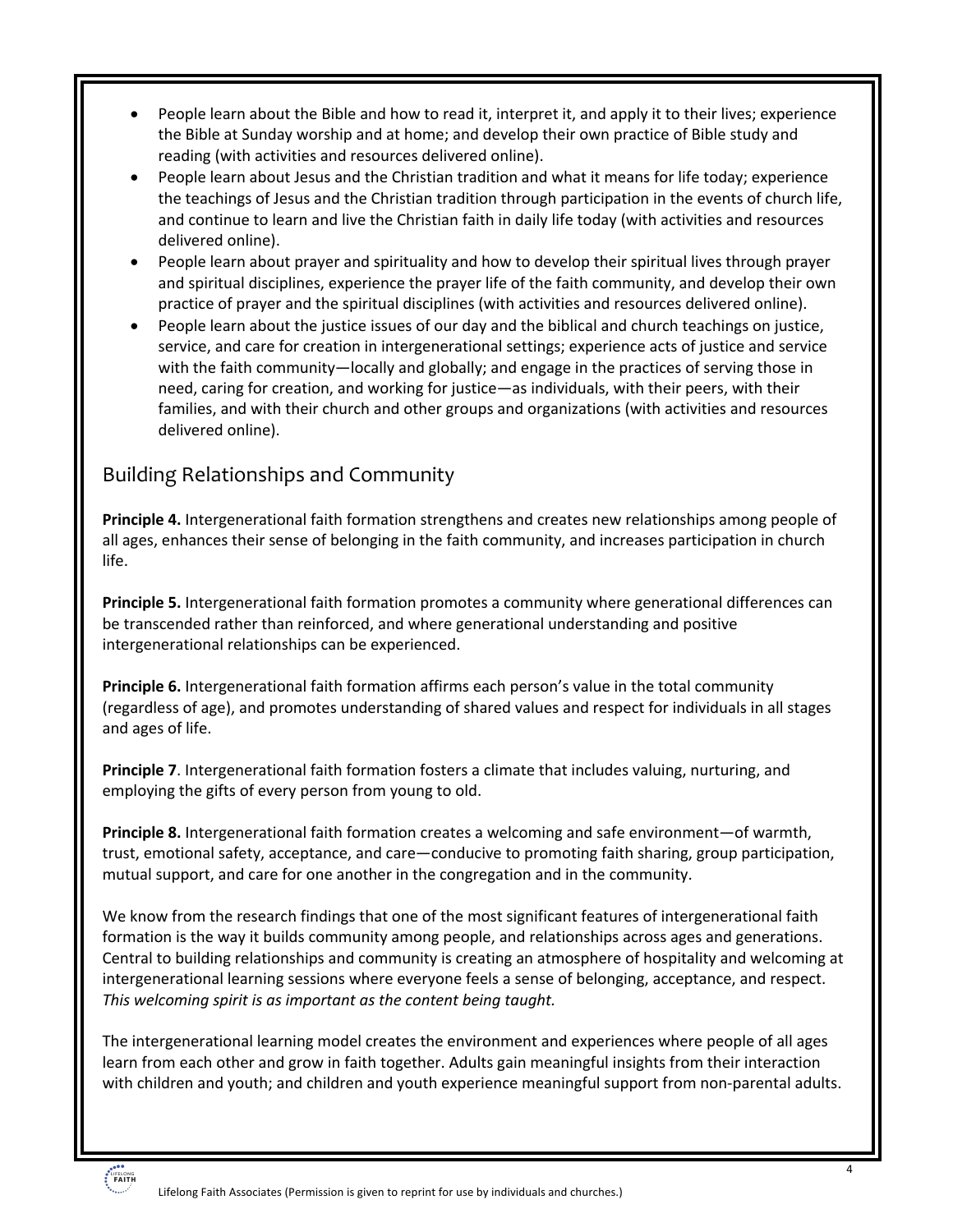Intergenerational learning creates an environment in which participants feel safe to learn, ask questions, and grow in faith on a deeper level.

#### Fostering Learning and Growth

**Principle 9.** Intergenerational faith formation addresses the social and developmental needs of age groups, and speaks to the relevant concerns and challenges people face today within the context of intergenerational community and experiences.

**Principle 10.** Intergenerational faith formation addresses the variety of faith styles and religious experiences of people in the congregation by engaging people of all ages in a variety of activities that are developmentally appropriate, experiential, multi-sensory, interactive, and participatory.

**Principle 11**. Intergenerational faith formation settings are authentic learning environments made up of individuals at various stages in their faith journeys, who teach and learn from each other.

**Principle 12.** Intergenerational faith formation encourages faith growth and practice in all generations and provides "up close and personal" faith experiences as children, teens, young adults, midlife adults, and older adults engage in sharing faith, teaching, learning, serving, celebrating, and praying for one another.

**Principle 13.** Intergenerational faith formation has a positive effect on both the older and younger generations by creating intentional opportunities for young and old to meet together, to share stories, to create something together, or merely to talk with each other.

**Principle 14.** Intergenerational faith formation supports families by surrounding them with a community of faith and engaging the whole family in caring, celebrating, learning, praying, and serving together; and providing parents with opportunities to learn from Christians who are practicing their faith and raising faithful children.

**Principle 15.** Intergenerational faith formation equips people to live their faith in daily life, and engages them in service to others, locally and globally.

We know from the research that intergenerational learning works most effectively when it engages people in a variety of learning activities that are experiential, multi-sensory, interactive, and involve faith sharing. People of all ages and generations learn best when the learning program engages them experientially, through their heads, hearts, and lifestyles. In order to accomplish this, churches design intergenerational learning with features such as:

- Respecting the variety of learning styles among the participants with a diversity of learning experiences, recognizing that some people learn best through direct, hands-on, concrete experiences, some through reflective activities, others through exploration and analysis, and others through active experimentation with the new knowledge and practices.
- Recognizing the multiple intelligences (linguistic, spatial, musical, logical, bodily-kinesthetic, intrapersonal, interpersonal, and naturalist) among the participants, and designing learning methods and activities that address the variety of intelligences in the group.
- Incorporating a variety of methods that are appropriate to all ages learning and to age-appropriate learning, and encouraging people to participate in a variety of learning activities, even if they are new for them.